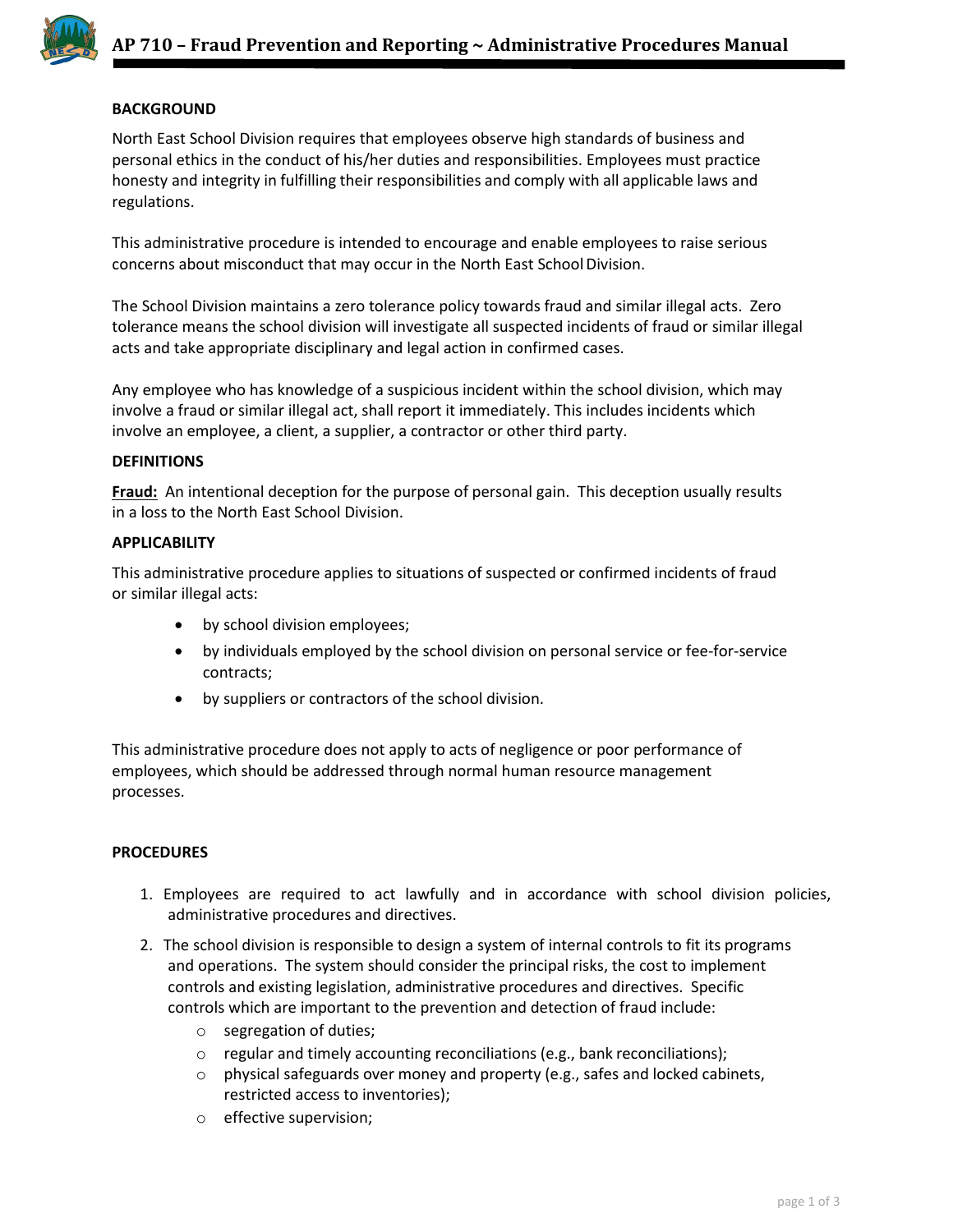

- $\circ$  effective information system security (e.g., passwords, encryption, console logs, network security controls, backup, physical access to data centers); and,
- o appropriate and current delegations of authority.

Employees should be aware of financial risks within their area of responsibility. The Manager of Financial Services can be contacted if you need assistance identifying potential financial risks and the management of the risks.

- 3. If there is an incident of fraud, immediately report (in writing) the incident to your direct supervisor. The supervisor is to provide the written report of the incident to the Superintendent of Business Administration. If your supervisor is potentially involved with the incident or has ignored your complaint, you can then report directly to the Superintendent of Business Administration. All suspicions of fraud that involve an employee are then reported (in writing) to the Superintendent of Human Resources.
- 4. Written disclosure of fraud to include the following information, ifknown:
	- date of the fraud;
	- name of the person(s) alleged to have committed or about to commit thefraud; and
	- detailed description of the fraud.
- 5. Any employee who suspects fraud should not attempt to:
	- personally conduct investigations or interviews/interrogations related to any suspected fraud activities;
	- discuss the incident with anyone other than the people mentioned in this administrative procedure;
	- contact the suspected individual in an effort to determine facts or demand retribution; or,
	- contact the authoritiesto report the suspected fraud.
- 6. Except in situations involving criminal acts where it is clear that the police should be notified, the school division will consult with legal advisors to determine whether the police should be notified for any loss over \$500 which may have resulted from fraud or similar illegal acts. The school division will consider contacting law enforcement authorities immediately if a police presence is a matter of urgency (such as incidents involving a theft or break-in) or where assistance is required to secure evidence.
	- 7. All suspected frauds that are reported under this administrative procedure will be investigated. If this investigation substantiates that fraud activity has occurred, reports will be prepared and issued by the Superintendent of Business Administration directly to the Trustees of the School Board.
	- 8. Allegations made under this policy are serious. Complaints that are made maliciously or not in good faith may result in disciplinary action against the complainant and will be documented in the personnel file of the complainant. Discipline may also occur in the event of interference with the process, retaliation against anyone who participates in the process or creates a breach of confidentiality.
	- 9. No employee who has acted in good faith shall be subject to any reprisal for reporting, or proposing to report, a suspected fraud or similar illegal act. All reports made will be confidential.